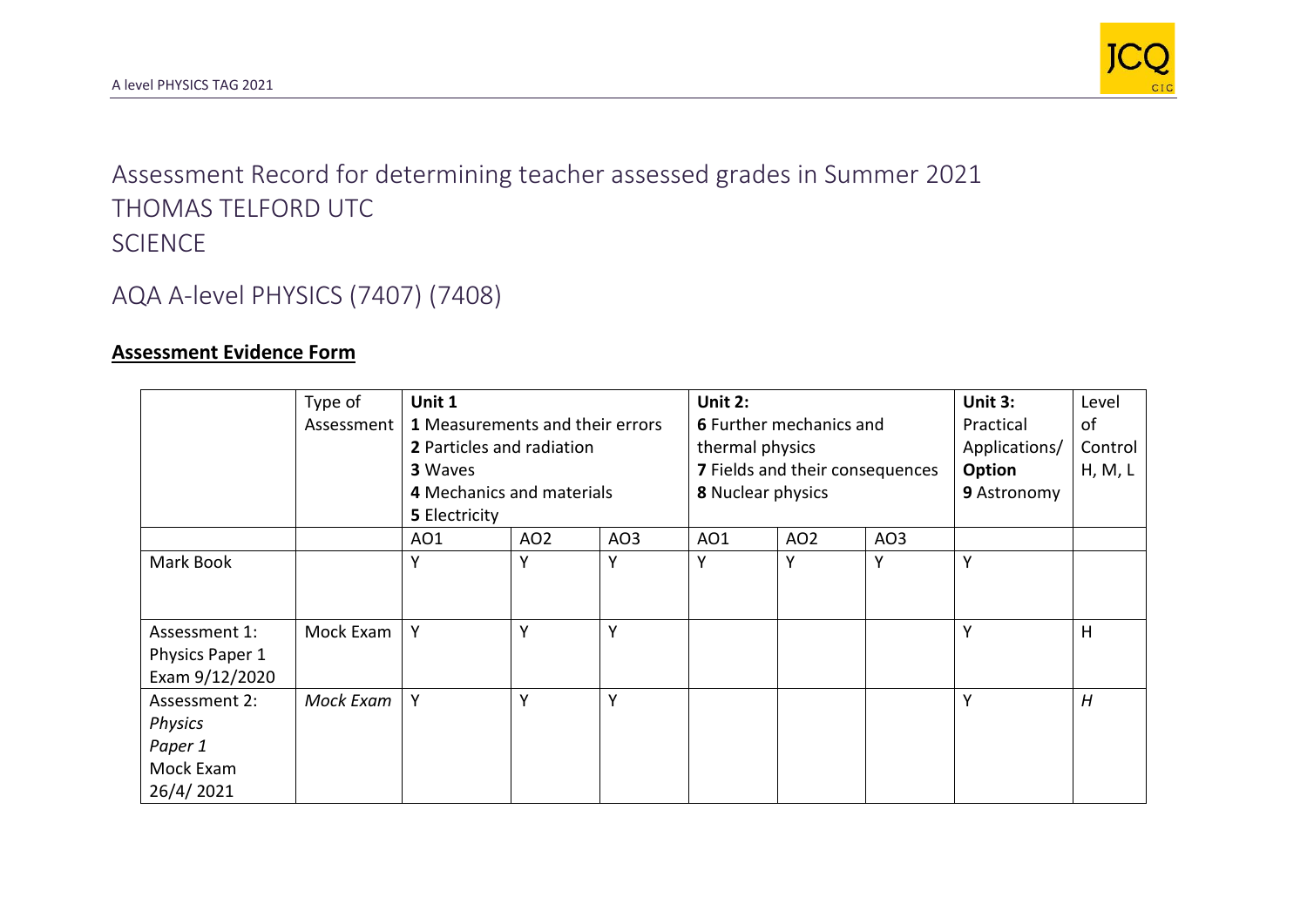

## A level PHYSICS TAG 2021

| Assessment 3:          | Mock Exam   |   |   |   | $\mathsf{Y}$ | Y | Y | Y | H |
|------------------------|-------------|---|---|---|--------------|---|---|---|---|
| Physics                |             |   |   |   |              |   |   |   |   |
| Paper 2                |             |   |   |   |              |   |   |   |   |
| Mock Exam              |             |   |   |   |              |   |   |   |   |
| 4/05/2021              |             |   |   |   |              |   |   |   |   |
| Assessment 4:          | Exam        | Y | Y | Y |              |   |   |   | M |
| Electricity, Waves     | Questions   |   |   |   |              |   |   |   |   |
| and quantum            |             |   |   |   |              |   |   |   |   |
| 11/5/2021              |             |   |   |   |              |   |   |   |   |
| Assessment 5:          | Exam        | Y | Y | Y |              |   |   |   | M |
| <b>Nuclear Physics</b> | Questions   |   |   |   |              |   |   |   |   |
| 18/5/2021              |             |   |   |   |              |   |   |   |   |
| Assessment 6:          | Exam        |   |   |   | Υ            | Y | Y |   | M |
| Thermal dynamics       | Questions   |   |   |   |              |   |   |   |   |
| and Further            |             |   |   |   |              |   |   |   |   |
| <b>Mechanics</b>       |             |   |   |   |              |   |   |   |   |
| 19/5/2021              |             |   |   |   |              |   |   |   |   |
| Assessment 7:          | Exam        |   |   |   |              |   |   | Y | M |
| Astronomy              | Questions   |   |   |   |              |   |   |   |   |
| 25/5/2021              |             |   |   |   |              |   |   |   |   |
| Assessment 8:          | End Of Unit |   |   |   | Y            | Y | Υ |   | M |
| Fields                 | Test        |   |   |   |              |   |   |   |   |
| 29/3/2021              |             |   |   |   |              |   |   |   |   |

**If an assessment objective has been omitted at subject cohort level please briefly outline the reasons why:-**

All assessment objectives have been covered by the evidence requested.